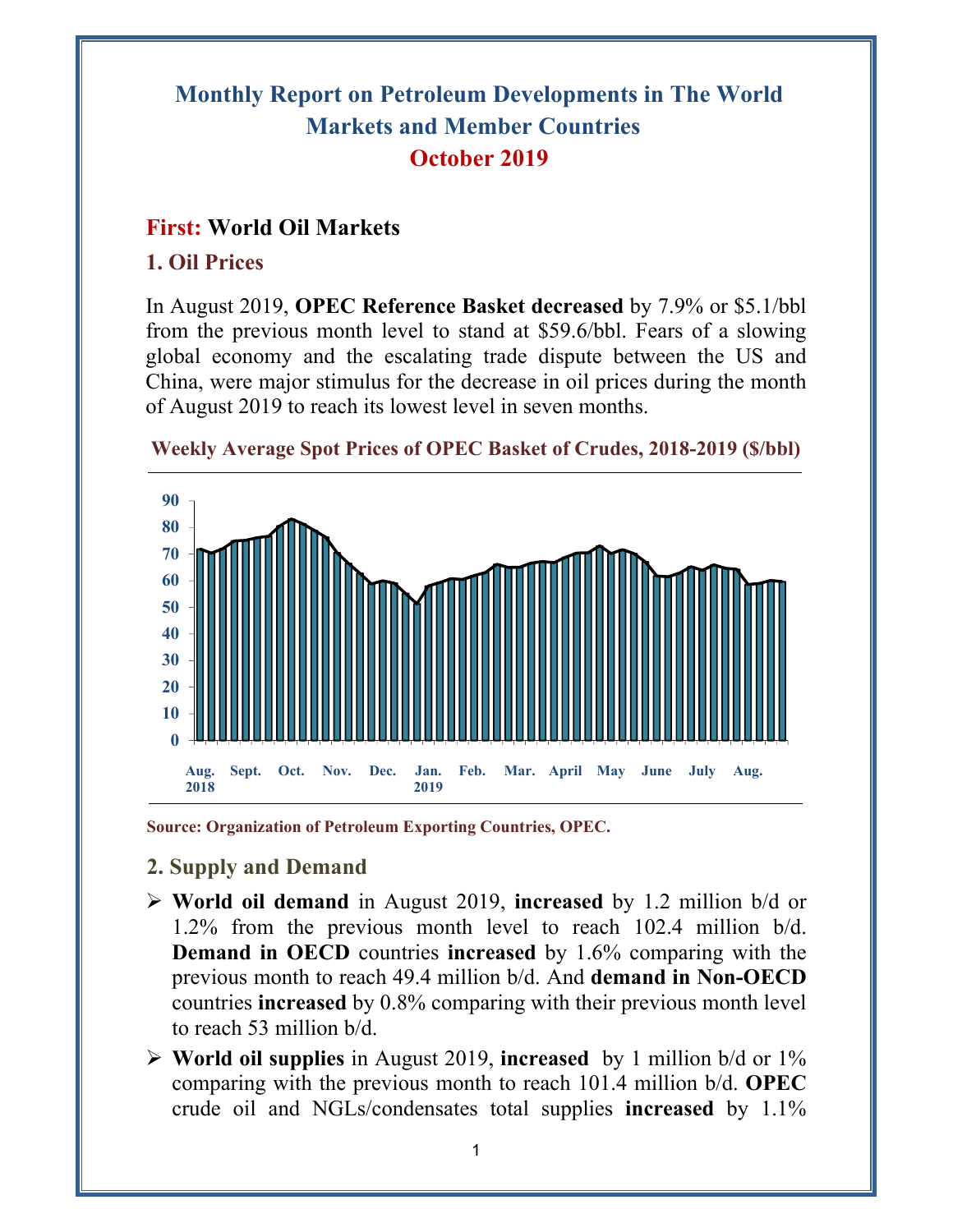comparing with the previous month to reach 35.2 million b/d. And preliminary estimates show that **Non-OPEC** supplies increased by 0.8% comparing with the previous month to reach 66.2 million b/d.



**World Oil Supply and Demand (million b/d)** 

**Source: Energy Intelligence Briefing Sep. 6, 2019.** 

 **US tight oil production** in August 2019, **increased** by 0.8% to reach about 8.7 million b/d, whereas **US oil rig count decreased** for the ninth month in a row, by 26 rig from the previous month level to stand at 821 rig.

**US tight oil production and oil rig count** 



**Source: EIA, Drilling Productivity Report for key tight oil and shale gas regions Sep. 2019.** 

#### **3. Oil Inventories**

 **OECD commercial inventories** in August 2019 **increased** by 6 million barrels from the previous month level to reach 2937 million